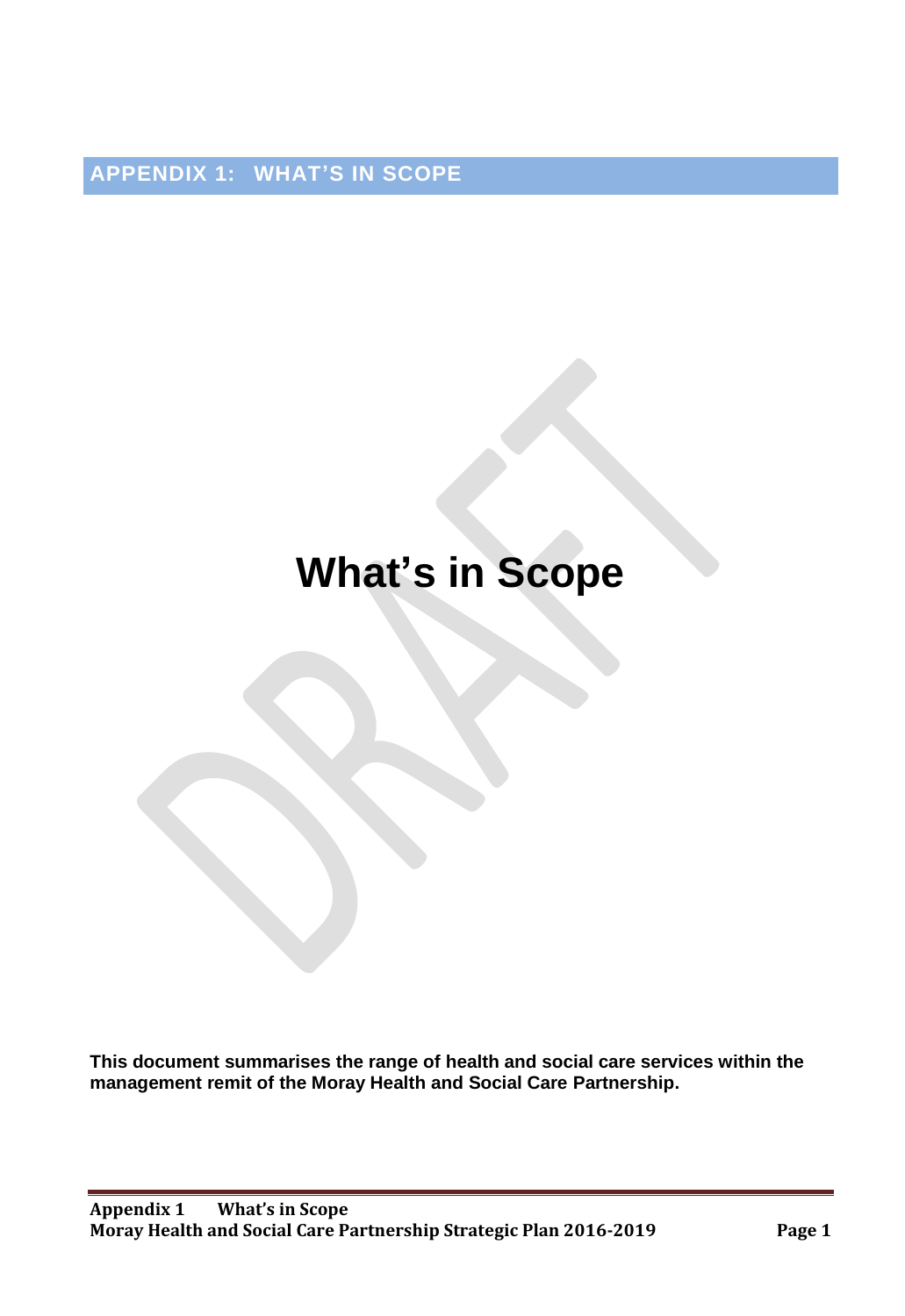## **Services in Scope**

Under the new legislation, The Moray Council and NHS Grampian are required to delegate some of their functions to the new Moray Integrated Joint Board. The following is a summary of the services delegated to the Integrated Joint Board for responsibility for planning and delivery:

- Inpatient hospital services provided by general medical practitioners
- Geriatric medicine services provided out with hospital
- Mental health services provided by health
- Substance misuse services provided by health
- Learning disability services provided by health
- GPs and primary care medical services
- Out-of-hours health care (e.g. G-Meds, etc.)
- District nursing services
- Community pharmacy services
- Services provided by AHPs in outpatients, clinic, or out with hospital
- Dental services
- Optician/optometrists (eye tests, eye health test, etc.)
- Continence services provided out with a hospital
- Kidney dialysis services provided out with a hospital
- Public health
- Social work/community care services and support for older people
- Services and support for adults with physical disabilities and learning disabilities
- Services and support for people with mental health problems
- Services and support for people with substance misuse issues
- Occupational therapy services (including aids/adaptations, reablement services, equipment and telecare)
- Adult support and protection
- Carers support services
- Day services (including day centres)
- Respite provision